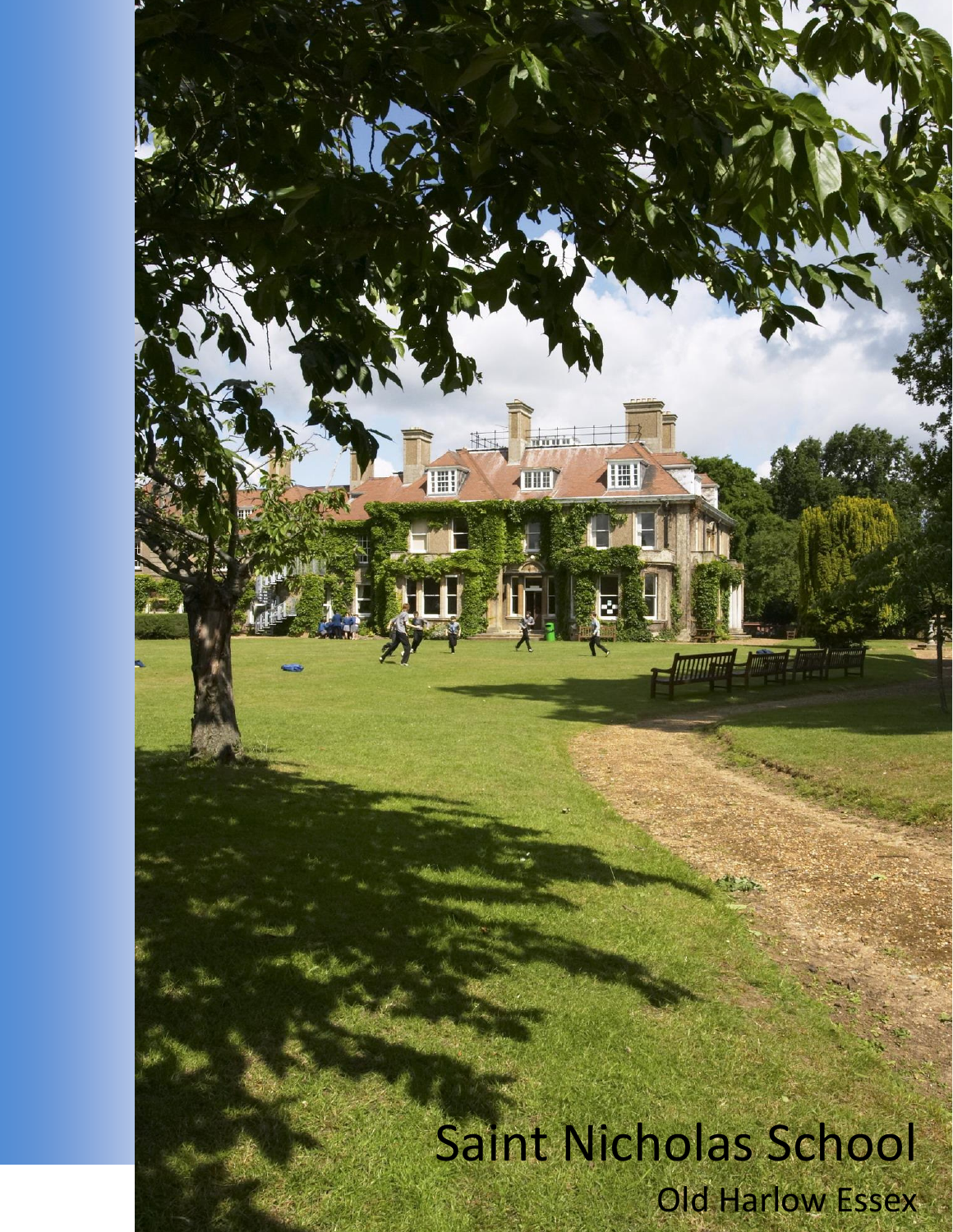# **SMALL ENOUGH TO CARE, LARGE ENOUGH TO INSPIRE**

# **SCIENCE TEACHER – PART-TIME 0.6 Required September 2020/January 2021**

#### **The position**

We are seeking an outstanding and enthusiastic Teacher of Science to join an established team of specialists in a well-resourced, successful department. The ability to teach across Key Stages 3 & 4 is essential and we would welcome applications from teachers with any science specialism, but a willingness to teach Physics up to GCSE would be an advantage.

#### **The successful applicant**

The successful applicant will be a passionate and outstanding Science teacher with energy, commitment and experience. You will be joining a friendly, hard working school with a clear commitment to high achievement for all its pupils. Classes have a maximum of twenty pupils. Non-contact time is generous to enable the successful applicant to fulfil this role to the highest standards.

The closing date for the receipt of applications is Wednesday  $10<sup>th</sup>$  June at midday and interviews will likely take place the following week.

#### **About the school**

Founded in 1939, Saint Nicholas is an independent co-educational day school for over 400 children aged 21/2 to 16 years. The school is located on a single site of fourteen acres divided into four constituent parts: the Pre-school, Lower School, Middle School and Upper School. The school is set in beautiful grounds and has superb facilities including a sports hall, swimming pool and theatre as well as extensive outdoor learning and play areas.

Saint Nicholas is a remarkable school which prides itself on enthusing, challenging and supporting each pupil to achieve their very best. Pursuing the highest standards in all that we do, Saint Nicholas aims to inspire active and curious learners who stretch themselves in all aspects of school life. Academic success is celebrated alongside personal development and at the heart of our school are happy and confident young people with high aspirations, a strong moral compass and a determination to succeed.

The school is located close to London and Cambridge with direct train access to both, as well as being a short drive from Stansted Airport and the London Underground via Epping.

#### **Terms & conditions**

Teachers are paid according to the national main professional scale for teachers including post threshold payments. Saint Nicholas School teachers may contribute to the Teachers' Pension Scheme and the school will contribute the statutory employer's contribution to this scheme if you choose to join.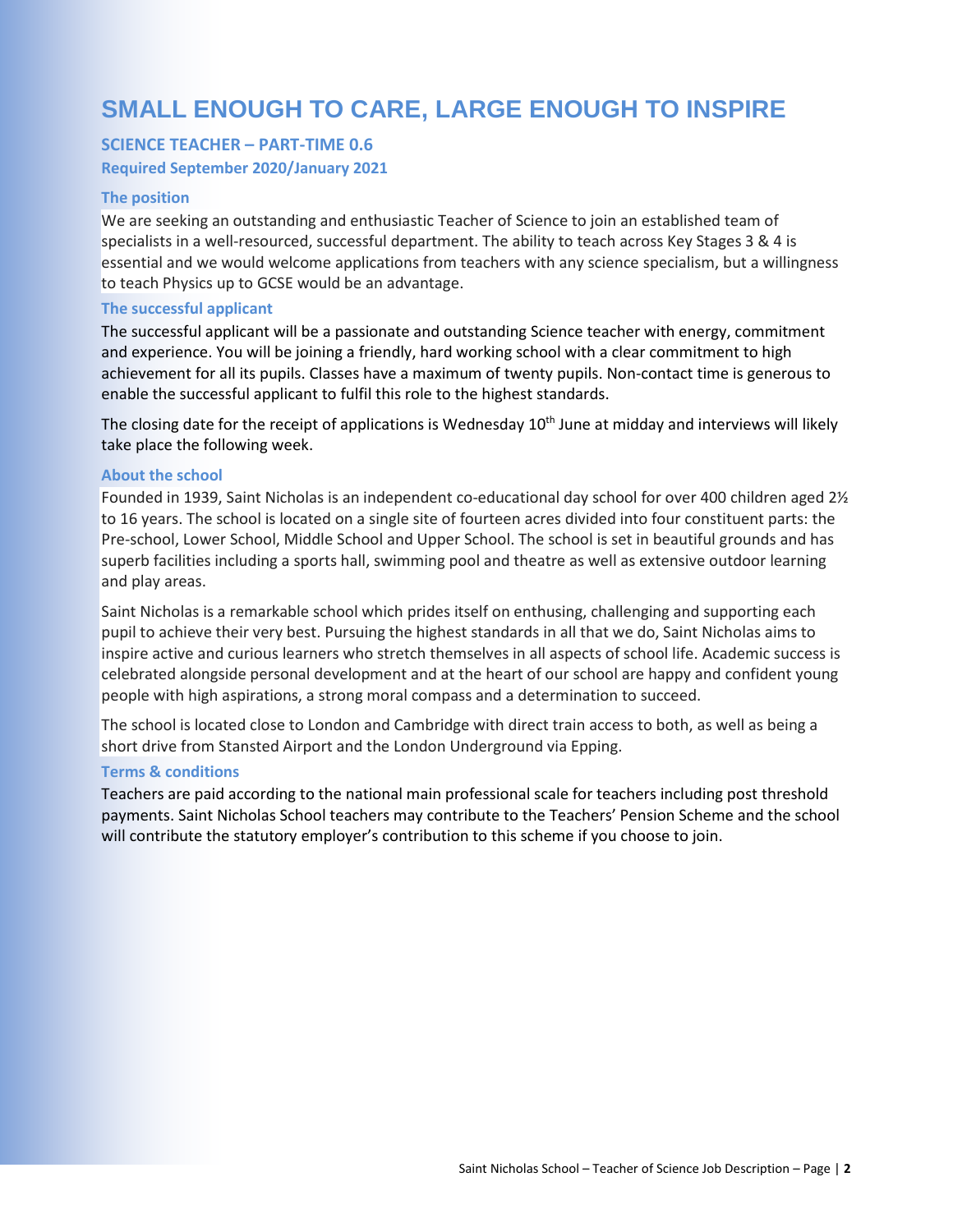# **SCIENCE TEACHER – PART-TIME 0.6**

- To teach Science across Key Stages 3&4.
- To promote Science as a subject within the school.
- To participate in and contribute to the development of the Science department.

# **STRATEGIC DIRECTION AND DEVELOPMENT OF THE SCHOOL**

# **Vision**

Demonstrate a commitment to a shared vision for the school.

# **Ethos**

 Encourage an ethos which promotes effective teaching and learning and which sustains improvement in the development of all pupils.

# **Strategic planning**

 Contribute to the development of science in conjunction with the Head of Science and the Headmaster.

# **TEACHING AND LEARNING**

# **Curriculum**

- Possess a high level of subject knowledge.
- Plan and deliver the teaching programme for all pupils within the class.
- Provide clear structures for lessons and for sequences of lessons, which maintain pace, motivation and challenge.
- Use a variety of teaching and learning styles to keep all pupils engaged.
- Select and make good use of ICT skills for classroom and management support.
- Be familiar with the school's current systems and structures as outlined in policy documents including the Health and Safety and Child Protection Policies.

## **Monitoring, assessment, recording, reporting and accountability**

- Make effective use of assessment information on pupils' attainment and progress and in planning future lessons.
- Assess and record each pupil's progress systematically with reference to the school's current practice including the social progress of each chid and use the results to inform planning.
- Mark and monitor classwork and homework weekly, providing constructive feedback and set targets for future progress.
- Understand and know how national and local comparative and school data including National Curriculum test data can be used to set clear targets for pupils' achievement.

## **Standards and expectations**

- Ensure effective teaching of whole classes groups and individuals, establishing high expectations of behaviour and attainment, so that teaching objectives are met.
- Monitor and intervene when teaching to ensure sound learning and discipline and maintain a safe environment in which pupils feel confident

## **Monitoring and evaluation**

- Be familiar with the Code of Practice and identification, assessment and support of pupils with special educational needs.
- Evaluate your own teaching critically to improve effectiveness.

## **Manage resources**

Be responsible for the resources in your teaching areas.

## **Manage accommodation**

Ensure a stimulating but safe working environment in which risks are regularly assessed